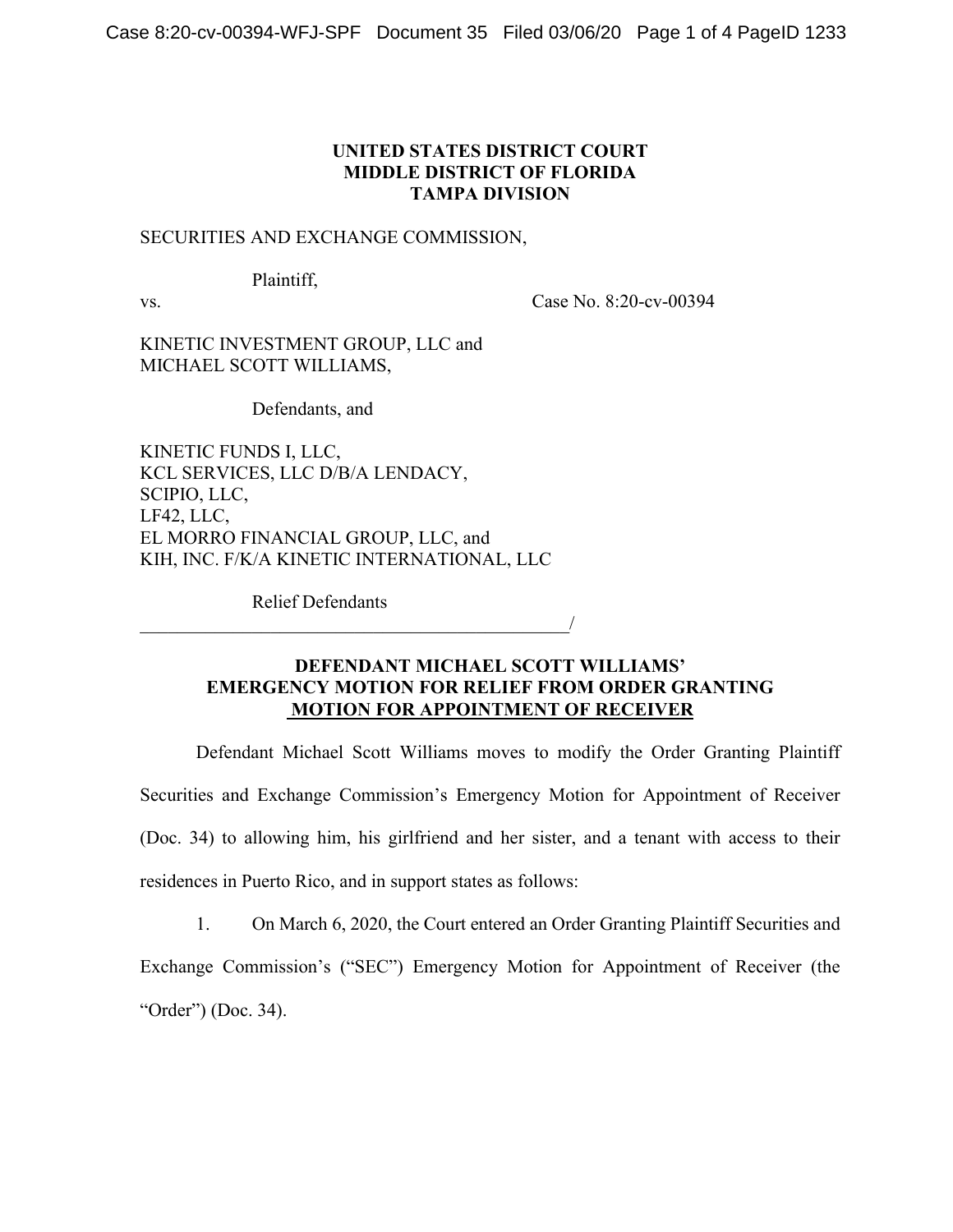2. Paragraph 15 of the Order provides that the Receiver is "authorized to take immediate possession of all real property of the Receivership Defendants [i.e., Williams], wherever located, including but not limited to all ownership and leasehold interest and fixtures" and that "**all persons** other than law enforcement offices . . . are (without express written permission of the Receiver) prohibited from: (a) entering such premises . . . ." (Doc. 34 at ¶ 15. The Order also provides that the Receiver is also authorized to change the door locks to the premises. *Id*.

3. Mr. Williams owns real property located at 109 Calle Cruz, Unit A & B, San Juan, Puerto Rico ("Calle Cruz"), and 200 Luna Street, Unit 2E, San Juan, Puerto ("Luna Street"). Mr. Williams presently resides at Calle Cruz with his girlfriend and her younger sister—a college student. In addition, Luna Street is presently occupied by a tenant with a written lease that expires in approximately six months.

4. The Order's broad language, however, precludes Mr. Williams, his girlfriend, her sister, and the tenant from entering their homes. Mr. Williams, his girlfriend, and her younger sister have no other residences besides Calle Cruz and have no family with which they can reside.

5. Accordingly, Mr. Williams respectfully requests that this Court modify the Order to provide (1) him with access to Calle Cruz and the ability to continue to live at the property, (2) Mr. Williams' girlfriend and her sister with access to Calle Cruz and the ability to continue to live at the property; and (3) the tenant with access to Luna Street and the ability to continue to live at the property.

2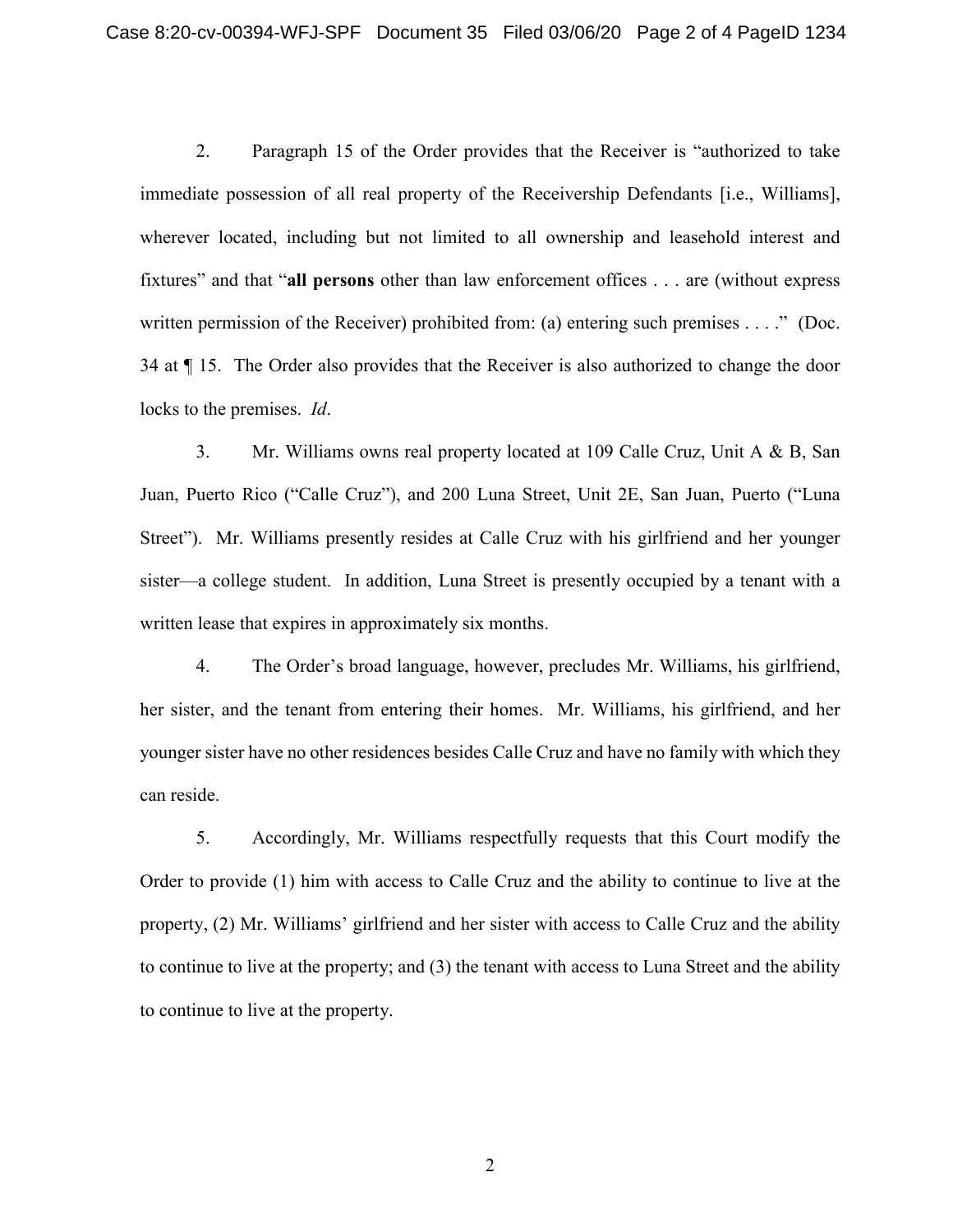### **LOCAL RULE 3.01(g) CERTIFICATION**

Pursuant to Local Rule 3.01(g), counsel for Mr. Williams certifies that they attempted to confer with counsel for the Receiver regarding the relief requested in this Motion on March 6, 2020, but has not received a response as of the filing of this Motion

Dated: March 6, 2020 Respectfully submitted,

*/s/ Gregory W. Kehoe* Gregory W. Kehoe (FBN 0486140) [kehoeg@gtlaw.com](mailto:kehoeg@gtlaw.com) Danielle Kemp (FBN 474355) [kempd@gtlaw.com](mailto:kempd@gtlaw.com) Joseph Picone (FBN 118381) [piconej@gtlaw.com](mailto:piconej@gtlaw.com) **GREENBERG TRAURIG, P.A.**  101 East Kennedy Blvd., Suite 1900 Tampa, FL 33602 Telephone: (813) 318-5700 Facsimile: (813) 318-5900

/s/ *Steven M. Malina* (Pro Hac Vice)

Steven M. Malina Illinois Bar No. 6196571 **GREENBERG TRAURIG, P.A.** 77 West Wacker Drive Suite 3100 Chicago, IL 60601 Telephone: (312) 456-8400 Facsimile: (312) 456-8435 malinas@gtlaw.com

*Attorneys for Defendants and Relief Defendants*